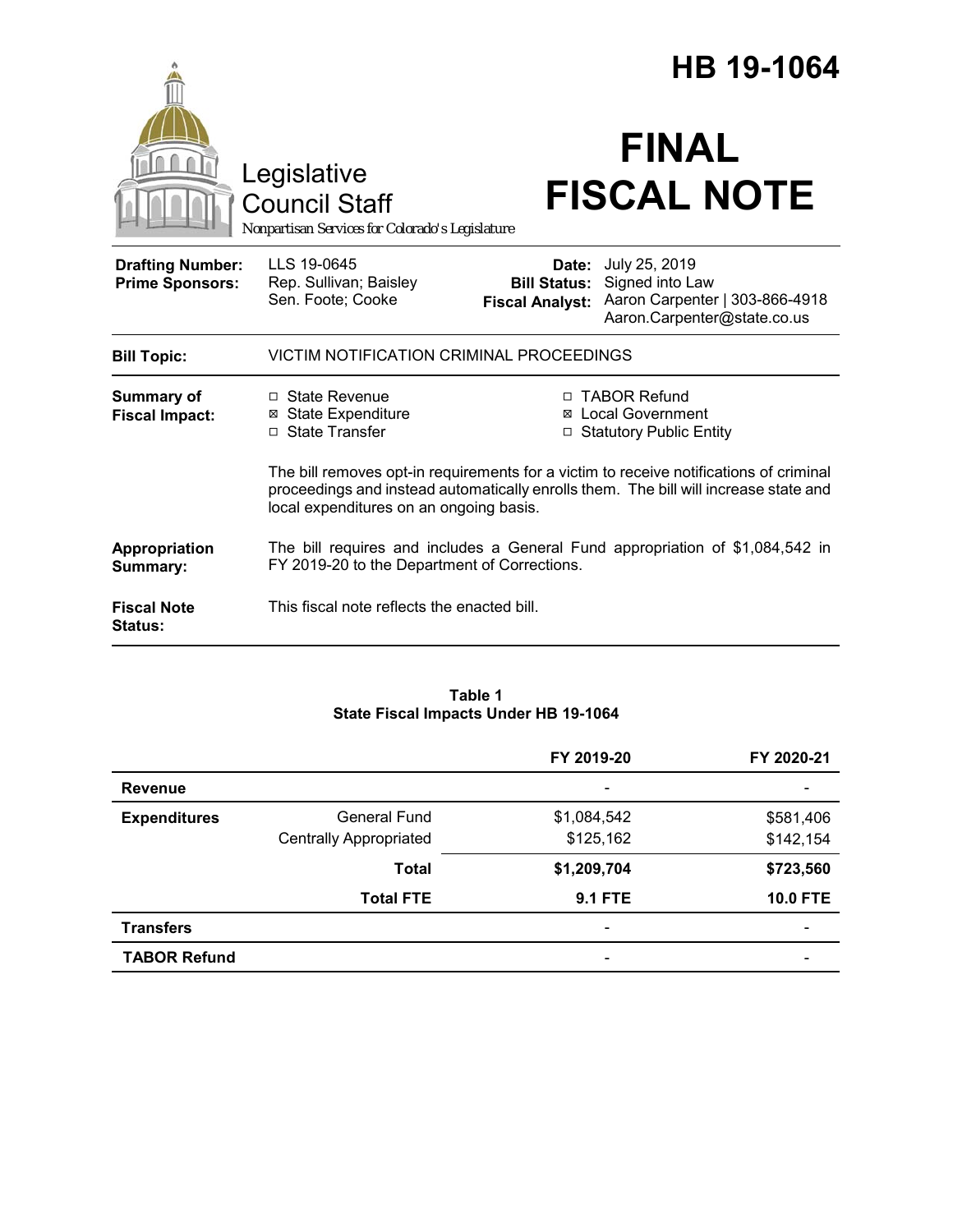July 25, 2019

# **Summary of Legislation**

Under current law, eligible victims must opt-in to receive various notices concerning the offender who committed the crime against them. Crimes for which a victim may request notifications include, but are not limited to, murder, manslaughter, assault, kidnaping, and sexual assault. These notices include, among others:

- annual updates of the status of a cold case;
- notifications about an offender's probation;
- information about an offender in the Department of Corrections (DOC); and
- information about an offender in one of the state's mental health hospitals.

The bill removes the opt-in requirements, and instead automatically enrolls victims to receive notices. Probation victims will automatically receive notifications only when offenders abscond from probation. Finally, the bill appropriates \$300,000 in FY 2019-20, to the Community Crime Victims Grant Program in the Colorado Department of Public Health and Environment (CDPHE).

## **Assumptions**

Under the bill, the fiscal note assumes there will be:

- an additional 19,821 victims per year requiring notification about offenders in the DOC based on the estimated number of victims of offenders currently in the DOC for a covered crime for which a victim has not opted-in to receive notifications;
- an additional 16,615 victims per year requiring notification about parole hearings, based on the average number of parole hearings per year where a victim has not opted-in to receive notification; and
- expenditures will be incurred starting on July 1, 2019.

The fiscal note also assumes current utilization rates and notification methods will continue under this bill.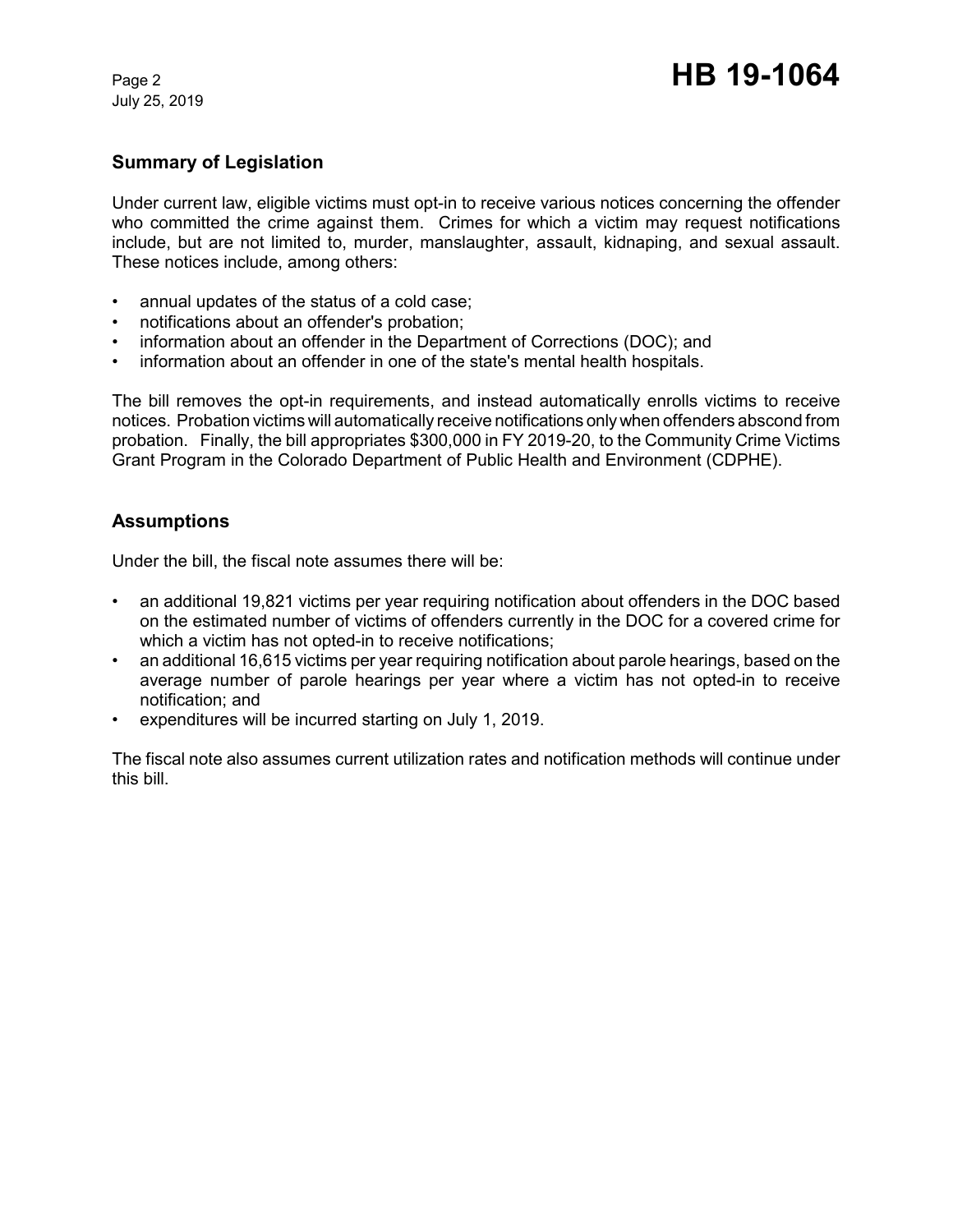# **State Expenditures**

The bill will increase state General Fund expenditures by \$1,209,704 and 9.1 FTE in FY 2019-20 and \$723,560 in FY 2020-21 and 10.0 FTE, as shown in Table 2 and discussed below.

| L                                                  |                |                 |  |  |  |  |
|----------------------------------------------------|----------------|-----------------|--|--|--|--|
| <b>Cost Components</b>                             | FY 2019-20     | FY 2020-21      |  |  |  |  |
| <b>Department of Corrections</b>                   |                |                 |  |  |  |  |
| <b>Personal Services</b>                           | \$459,475      | \$555,564       |  |  |  |  |
| <b>Operating Expenses and Capital Outlay Costs</b> | \$55,675       | \$9,500         |  |  |  |  |
| <b>Other Costs</b>                                 | \$29,392       | \$16,342        |  |  |  |  |
| <b>Office Space Renovation</b>                     | \$240,000      |                 |  |  |  |  |
| Centrally Appropriated Costs*                      | \$125,162      | \$142,154       |  |  |  |  |
| FTE - Personal Services                            | 9.1 FTE        | 10.0 FTE        |  |  |  |  |
| <b>Dept Abbrev (Subtotal)</b>                      | \$909,704      | \$723,560       |  |  |  |  |
| <b>Department of Public Health and Environment</b> |                |                 |  |  |  |  |
| <b>Community Crime Victims Grant Program</b>       | \$300,000      |                 |  |  |  |  |
| Dept Abbrev (Subtotal)                             | \$300,000      | \$0             |  |  |  |  |
| <b>Total</b>                                       | \$1,209,704    | \$723,560       |  |  |  |  |
| <b>Total FTE</b>                                   | <b>9.1 FTE</b> | <b>10.0 FTE</b> |  |  |  |  |

**Table 2 Expenditures Under HB 19-1064**

 *\* Centrally appropriated costs are not included in the bill's appropriation.*

**Department of Corrections.** The DOC requires 10.0 FTE including 6.0 FTE to notify all victims of covered crimes about offenders in the DOC, 1.0 FTE to notify all victims about parole hearings, 2.0 FTE to assist an increased number of victims in attending parole hearings, and 1.0 FTE to assist the increased number of victims that may participate in the Victim Offender Dialogue program. First-year costs are prorated for the General Fund Paydate Shift. Costs for office space renovations to accommodate 10.0 new FTE are also included.

In addition, in FY 2019-20, the DOC will have an increase in costs of \$29,392 in FY 2019-20 and \$16,342 per year starting in FY 2020-21 for various other operating costs. These costs include software licensing, trainings, drug tests, postage, and basic training for new hires.

**Colorado Department of Public Health and Environment.** For FY 2019-20 only, General Fund expenditures to the Community Crime Victims Grant Program will increase by \$300,000 to implement the Community Crime Victims Grant Program.

**Judicial Department.** This bill will increase workload in the Judicial Department starting in FY 2019-20, to notify victims about any offender who absconds from probation. In addition, workload to the trial courts will increase to notify more victims about an offender who was found not guilty for reason of insanity and is petitioning the court to remove their name from the central offender registry. The fiscal note assumes that these notification increases can be handled within existing appropriations.